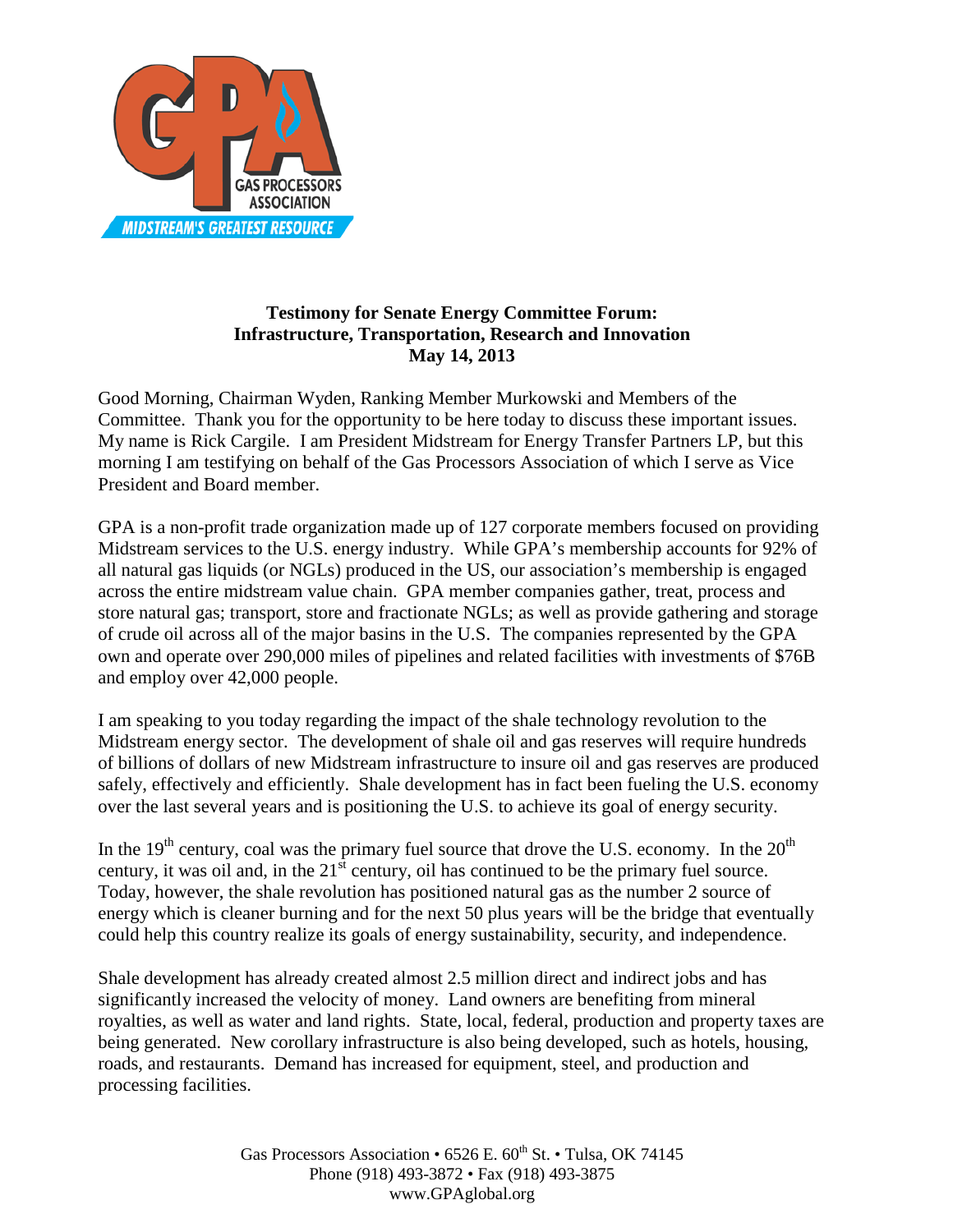Over the last five years significant increases in natural gas shale production have resulted in much lower natural gas prices, which today are fully 75% less than they were in July 2008. Shale development has also contributed to less expensive petrochemicals (i.e. polyethylene and polypropylene), and lower fuel and power costs that have spurred U.S. manufacturing and lower overall emissions. In 2012, natural gas displaced coal consumption by approximately 6 Bcfd with 50% of the coal equivalent emission footprint. It has recently been reported that, in 2012, the U.S. recorded the lowest emission footprint for the last 20 years. Abundant, affordable and clean burning natural gas has resulted in less expensive automobiles and housing, and has led to increased exports improving the U.S. trade deficit over the last 4 years. The shale technology and infrastructure development has, in fact, been the country's real stimulus package. If not for shale development, the United States' economy, without question, would have experienced significantly greater downward pressure, possibly resulting in a double dip recession. GPA members include many Publicly Traded Partnerships (PTPs) which have been very effective since the tax reform of 1986/1987 in attracting capital to build midstream energy infrastructure needed for the US economy. During the Great Recession (2007-2012), midstream PTPs have invested \$88 Billion to maintain, expand and build new US energy infrastructure in support of the current shale revolution. Projections show the demand for the expansion of North American energy infrastructure to continue over the next 25 plus years. GPA supports continuation of the PTP section of the Tax Code 7704 for energy infrastructure development.

The primary challenge and obstacle to developing the infrastructure needed to support shale development is excessive and unnecessarily time consuming regulatory permitting processes. Progress is also being hindered by a continuous barrage of new and unnecessary regulations as well as reinterpretation of existing long standing laws including the Clean Air Act. Reasonable and responsible regulation is necessary; however, over-regulation and regulation driven by special interests, often creates unintended consequences, as well as obstacles and challenges that are counterproductive and which negatively affect public safety, the environment, and the economy. Inconsistent interpretation and implementation of existing rules and regulations within and between both federal and state agencies at the regional and national level also cause increased compliance costs and delay. The GPA welcomes clear and concise regulation and permitting which would allow Midstream companies to be a good neighbor in our communities by building safe, responsible investments that provide both short-term construction and longterm operational jobs. A clear "regulatory road map" would enable Midstream companies a necessary timeline to meet the needs of our customers.

The two primary regulatory areas of concern that impact the industry's ability to advance the infrastructure needed to keep pace with the shale development are permitting and enforcement. Long term permitting processes delay needed infrastructure which lead to increased safety risks, unnecessary emissions and lost economic value. This is evidenced by the amount of natural gas flaring presently taking place in key producing basins as a result of infrastructure delays. Permits that used to take 30 to 60 days now take up to 18 months, and major projects that were formerly executed within 12 months now take up to 3 years. Additionally, regulatory enforcement should be pursued only after the collaborative development of well-reasoned public policies, rules, and regulations. Enforcement should focus on "forward looking solutions" and not simply on "penalty and punishment." Unfortunately, overly restrictive regulatory permitting and enforcement continues to delay needed infrastructure development, which in turn raises the cost of doing business, exacerbates efforts to curb emissions, increases public safety risks, wastes energy, and decreases economic opportunities.